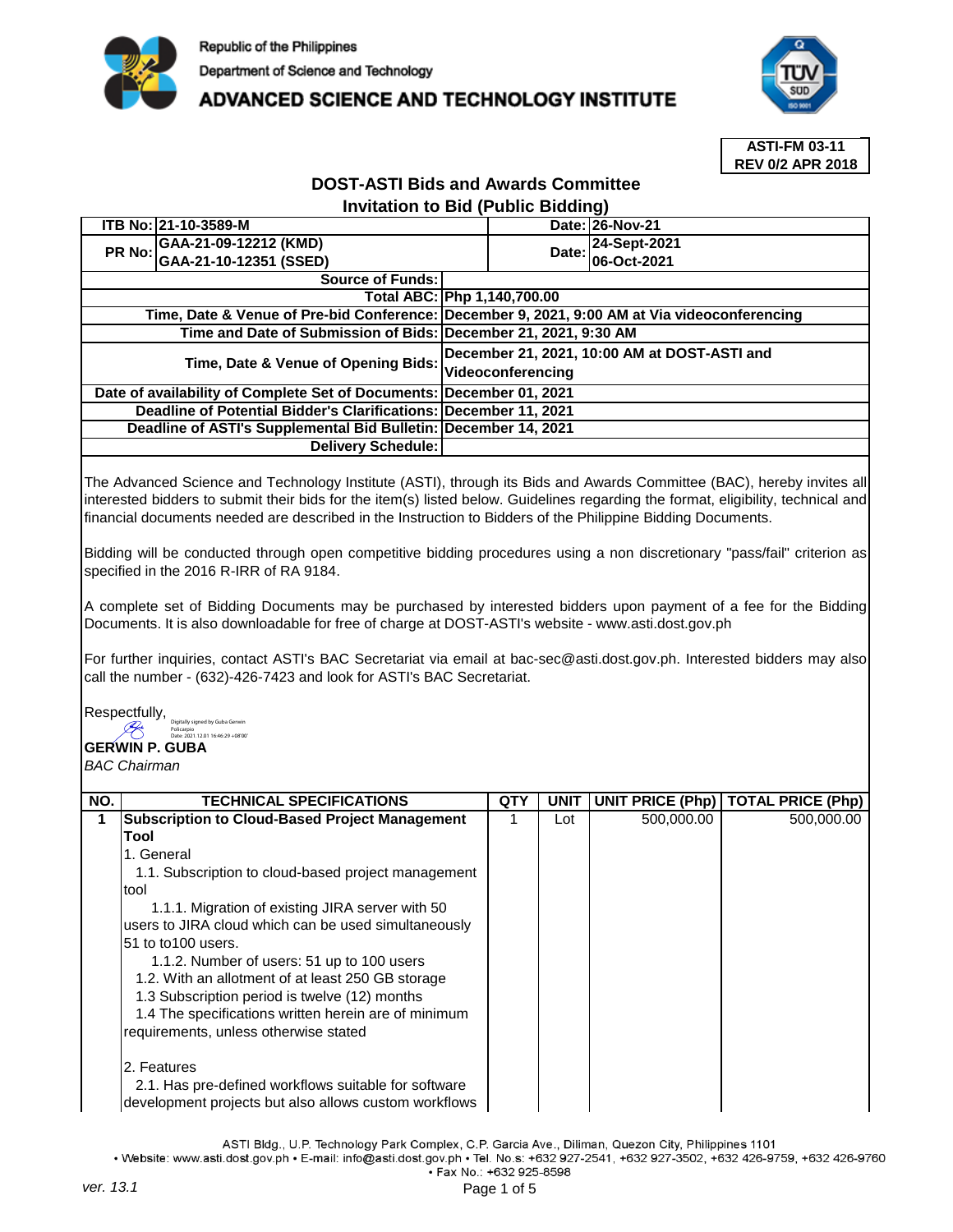|                | 2.2. With Scrum and Kanban dashboards but also<br>offers customized dashboards<br>2.3. Able to track progress of projects<br>2.4. Has extensive reporting feature to check<br>progress of projects and sprints<br>2.5. With powerful search engine to easily search<br>for issues/tickets<br>2.6. Accessible via computer and mobile devices<br>2.7. Has access to plug-and-play add-ons i.e.,<br>development tools, can integrate with other software<br>development tools such as test case managers<br>3. Technical Support Service<br>3.1. Should provide assistance in migrating existing<br>JIRA database to the cloud-based platform<br>3.2. Technical support should be available at least 8<br>hrs from Monday to Friday and has the following<br>response time: Application is down - 2 business hrs;<br>Serious degradation - 6 business hrs; Moderate impact -<br>1 business day; Low impact - 1-2 business days<br>3.3. End-user must be able to request technical<br>support by phone, email, or through a website<br>3.4. With readily accessible<br>documentations/instruction manuals<br>4. Warranty Service<br>4.1. Access to version upgrades, new releases, bug<br>fixes, and critical security patches, if any, must be<br>made available during the duration of the subscription<br>5. Notes<br>5.1. Subscription should be activated within 15 days<br>upon release of NTP<br>5.2. Price is inclusive of government tax<br>5.3. Charging: ASTI-GAA under IT Support project |              |     |            |            |
|----------------|----------------------------------------------------------------------------------------------------------------------------------------------------------------------------------------------------------------------------------------------------------------------------------------------------------------------------------------------------------------------------------------------------------------------------------------------------------------------------------------------------------------------------------------------------------------------------------------------------------------------------------------------------------------------------------------------------------------------------------------------------------------------------------------------------------------------------------------------------------------------------------------------------------------------------------------------------------------------------------------------------------------------------------------------------------------------------------------------------------------------------------------------------------------------------------------------------------------------------------------------------------------------------------------------------------------------------------------------------------------------------------------------------------------------------------------------------------------------------------------------------|--------------|-----|------------|------------|
| $\overline{2}$ | <b>Subscription to Web-Based Test Case Management</b>                                                                                                                                                                                                                                                                                                                                                                                                                                                                                                                                                                                                                                                                                                                                                                                                                                                                                                                                                                                                                                                                                                                                                                                                                                                                                                                                                                                                                                              | $\mathbf{1}$ | Lot | 380,000.00 | 380,000.00 |
|                | Tool<br>1. General<br>1.1. Subscription to web-based test case management<br>tool<br>1.1.1. Extension of DOST-ASTI's existing Testrail<br>subscription under the domain dostasti.testrail.io with<br>seven (7) users<br>1.1.2 On top of the existing number of users,<br>should be able to cover four (4) more users<br>1.2. Subscription period is twelve (12) months<br>1.3. With a minimum of 50GB storage<br>1.4. The specifications written herein are of<br>minimum requirements, unless otherwise stated.<br>2. Features<br>2.1. Should have comprehensive test case<br>available on cloud<br>2.2. With project-level administration<br>2.3. With progress monitoring<br>2.3. Has customizable forms for test case writing<br>2.4. Allows organization of test cases in test<br>suites<br>2.5. Can execute test run and record test results<br>2.6. Logs test case history<br>2.7. Generates reports per project, test plans and<br>test runs<br>2.8. With customizable dashboard                                                                                                                                                                                                                                                                                                                                                                                                                                                                                                           |              |     |            |            |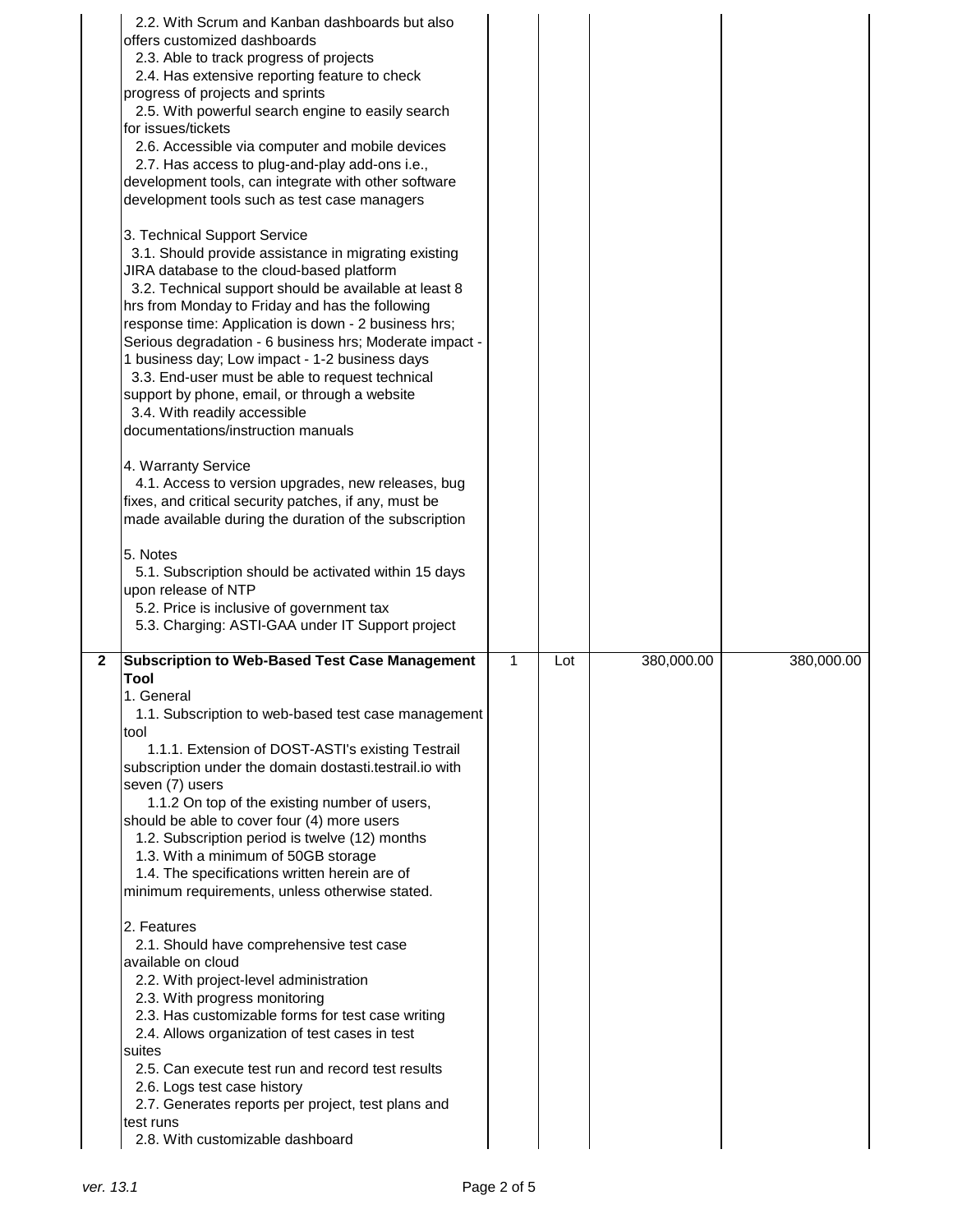|                         | 2.9. Can integrate with other software development<br>platforms such as issue-ticketing tools                                                                                                                                                                                                                                                                                                                                                                                                                                                                                                                                                     |              |     |            |            |
|-------------------------|---------------------------------------------------------------------------------------------------------------------------------------------------------------------------------------------------------------------------------------------------------------------------------------------------------------------------------------------------------------------------------------------------------------------------------------------------------------------------------------------------------------------------------------------------------------------------------------------------------------------------------------------------|--------------|-----|------------|------------|
|                         | 3. Technical Support Service<br>3.1. Technical support should be available at least 8<br>hrs from Monday to Friday and has the following<br>response time: Application is down - 2 business hrs;<br>Moderate impact - 1 business day; Low impact - 1-2<br>business days<br>3.2. End-user must be able to request technical<br>support by phone, email, or through a website<br>3.3. With readily accessible<br>documentations/instruction manuals<br>4. Warranty Service<br>4.1. Access to version upgrades, new releases, bug<br>fixes, and critical security patches, if any, must be<br>made available during the duration of the subscription |              |     |            |            |
|                         | 5. Notes<br>5.1. Subscription should be activated within 15 days                                                                                                                                                                                                                                                                                                                                                                                                                                                                                                                                                                                  |              |     |            |            |
|                         | upon release of NTP                                                                                                                                                                                                                                                                                                                                                                                                                                                                                                                                                                                                                               |              |     |            |            |
|                         | 5.2. Price is inclusive of government tax<br>5.3. Charging: ASTI-GAA under IT Support project                                                                                                                                                                                                                                                                                                                                                                                                                                                                                                                                                     |              |     |            |            |
| $\overline{\mathbf{3}}$ | Subscription to Wireframing, Rapid Prototyping,                                                                                                                                                                                                                                                                                                                                                                                                                                                                                                                                                                                                   | $\mathbf{1}$ | Lot | 120,000.00 | 120,000.00 |
|                         | <b>Documentation and Specification Software Tool</b>                                                                                                                                                                                                                                                                                                                                                                                                                                                                                                                                                                                              |              |     |            |            |
|                         | 1. General                                                                                                                                                                                                                                                                                                                                                                                                                                                                                                                                                                                                                                        |              |     |            |            |
|                         | 1.1. Subscription to wireframing, rapid prototyping,<br>documentation and specification software tool                                                                                                                                                                                                                                                                                                                                                                                                                                                                                                                                             |              |     |            |            |
|                         | 1.1.1. Extension of DOST-ASTI's existing Axure                                                                                                                                                                                                                                                                                                                                                                                                                                                                                                                                                                                                    |              |     |            |            |
|                         | subscription with two (2) licenses                                                                                                                                                                                                                                                                                                                                                                                                                                                                                                                                                                                                                |              |     |            |            |
|                         | 1.1.2 On top of the existing licenses, should be                                                                                                                                                                                                                                                                                                                                                                                                                                                                                                                                                                                                  |              |     |            |            |
|                         | able to add one (1) more license                                                                                                                                                                                                                                                                                                                                                                                                                                                                                                                                                                                                                  |              |     |            |            |
|                         | 1.2. Subscription period is twelve (12) months<br>1.3. The specifications written herein are of                                                                                                                                                                                                                                                                                                                                                                                                                                                                                                                                                   |              |     |            |            |
|                         | minimum requirements, unless otherwise stated.                                                                                                                                                                                                                                                                                                                                                                                                                                                                                                                                                                                                    |              |     |            |            |
|                         |                                                                                                                                                                                                                                                                                                                                                                                                                                                                                                                                                                                                                                                   |              |     |            |            |
|                         | 2. Features                                                                                                                                                                                                                                                                                                                                                                                                                                                                                                                                                                                                                                       |              |     |            |            |
|                         | 2.1. With accounts and permissions administration                                                                                                                                                                                                                                                                                                                                                                                                                                                                                                                                                                                                 |              |     |            |            |
|                         | and management<br>2.2. Allows users to collaborate on the                                                                                                                                                                                                                                                                                                                                                                                                                                                                                                                                                                                         |              |     |            |            |
|                         | creation/revision of UX prototypes                                                                                                                                                                                                                                                                                                                                                                                                                                                                                                                                                                                                                |              |     |            |            |
|                         | 2.3. Offers free accounts for guests/ reviewers                                                                                                                                                                                                                                                                                                                                                                                                                                                                                                                                                                                                   |              |     |            |            |
|                         | 2.4. Can be integrated with other software                                                                                                                                                                                                                                                                                                                                                                                                                                                                                                                                                                                                        |              |     |            |            |
|                         | development tools, ie., issue ticketing tool                                                                                                                                                                                                                                                                                                                                                                                                                                                                                                                                                                                                      |              |     |            |            |
|                         | 2.5. Hosted on cloud and accessible via web-browser                                                                                                                                                                                                                                                                                                                                                                                                                                                                                                                                                                                               |              |     |            |            |
|                         | 3. Technical Support Service                                                                                                                                                                                                                                                                                                                                                                                                                                                                                                                                                                                                                      |              |     |            |            |
|                         | 3.1 Technical support should be available at least 8                                                                                                                                                                                                                                                                                                                                                                                                                                                                                                                                                                                              |              |     |            |            |
|                         | hrs from Monday to Friday and has the following                                                                                                                                                                                                                                                                                                                                                                                                                                                                                                                                                                                                   |              |     |            |            |
|                         | response time: Application is down - 2 business hrs;<br>Moderate impact - 1 business day; Low impact - 1-2                                                                                                                                                                                                                                                                                                                                                                                                                                                                                                                                        |              |     |            |            |
|                         | business days                                                                                                                                                                                                                                                                                                                                                                                                                                                                                                                                                                                                                                     |              |     |            |            |
|                         | 3.2 End-user must be able to request technical                                                                                                                                                                                                                                                                                                                                                                                                                                                                                                                                                                                                    |              |     |            |            |
|                         | support by phone, email, or through a website                                                                                                                                                                                                                                                                                                                                                                                                                                                                                                                                                                                                     |              |     |            |            |
|                         | 3.3 With readily accessible                                                                                                                                                                                                                                                                                                                                                                                                                                                                                                                                                                                                                       |              |     |            |            |
|                         | documentations/instruction manuals                                                                                                                                                                                                                                                                                                                                                                                                                                                                                                                                                                                                                |              |     |            |            |
|                         | 4. Warranty Service                                                                                                                                                                                                                                                                                                                                                                                                                                                                                                                                                                                                                               |              |     |            |            |
|                         | 4.1 Access to version upgrades, new releases,                                                                                                                                                                                                                                                                                                                                                                                                                                                                                                                                                                                                     |              |     |            |            |
|                         | bugfixes, and critical security patches, if any, must                                                                                                                                                                                                                                                                                                                                                                                                                                                                                                                                                                                             |              |     |            |            |
|                         | be made available during the duration of the<br>subscription                                                                                                                                                                                                                                                                                                                                                                                                                                                                                                                                                                                      |              |     |            |            |
|                         |                                                                                                                                                                                                                                                                                                                                                                                                                                                                                                                                                                                                                                                   |              |     |            |            |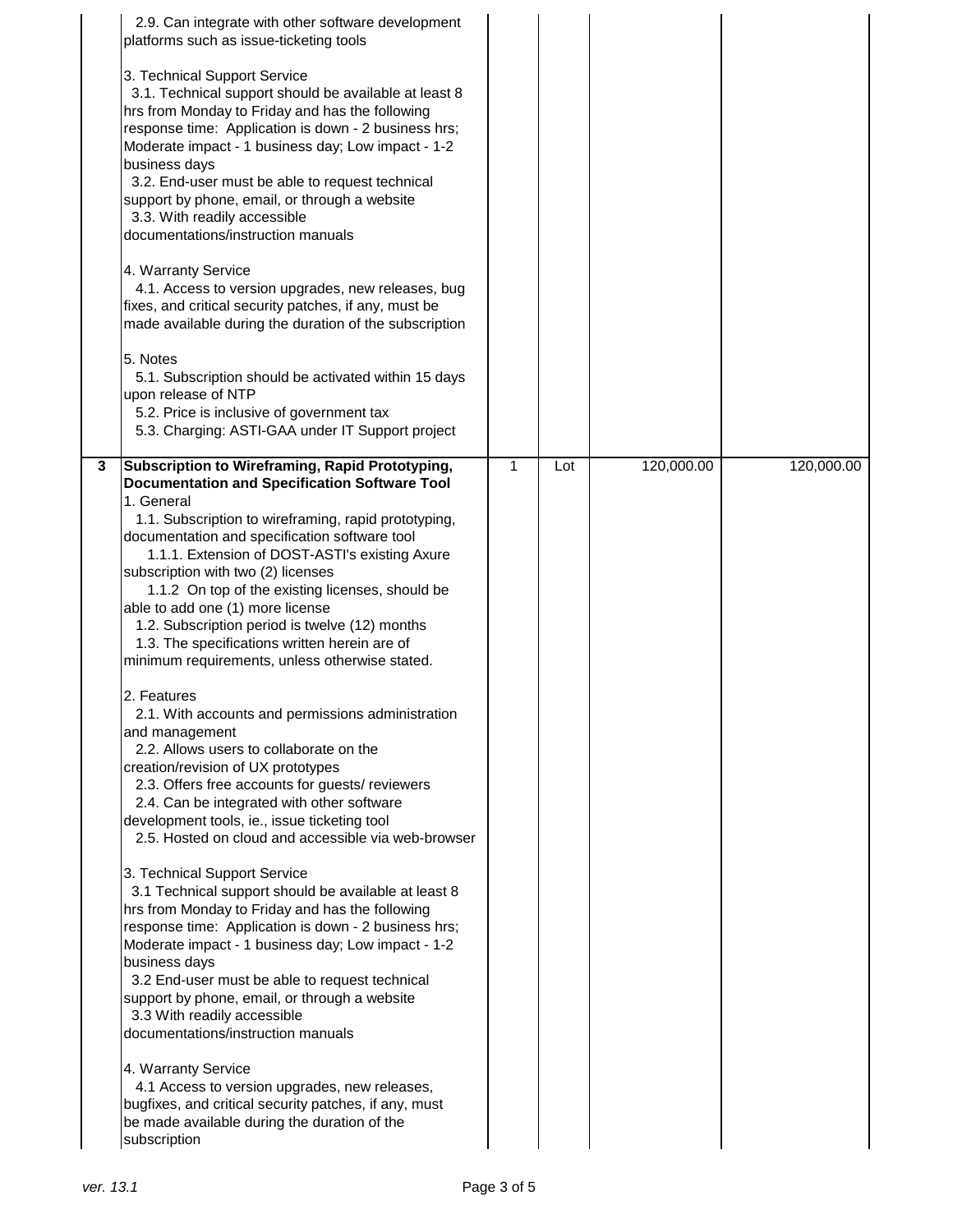| 5. Notes<br>5.1 Subscription should be activated within 15 days<br>upon release of NTP<br>5.2 Price is inclusive of government tax<br>5.3 Charging: ASTI-GAA under IT Support project                                                                                                                                                                                                                                                                                                                                                                                                                                                                                                                                                                                                                                                                                                                                                                                                                                                                                                                                                                                                                                                                                                                                                                                                                                                                                                                                                                                                                                                                                                                                                                                                                                                                                                                                                                                                                                             |              |     |            |            |
|-----------------------------------------------------------------------------------------------------------------------------------------------------------------------------------------------------------------------------------------------------------------------------------------------------------------------------------------------------------------------------------------------------------------------------------------------------------------------------------------------------------------------------------------------------------------------------------------------------------------------------------------------------------------------------------------------------------------------------------------------------------------------------------------------------------------------------------------------------------------------------------------------------------------------------------------------------------------------------------------------------------------------------------------------------------------------------------------------------------------------------------------------------------------------------------------------------------------------------------------------------------------------------------------------------------------------------------------------------------------------------------------------------------------------------------------------------------------------------------------------------------------------------------------------------------------------------------------------------------------------------------------------------------------------------------------------------------------------------------------------------------------------------------------------------------------------------------------------------------------------------------------------------------------------------------------------------------------------------------------------------------------------------------|--------------|-----|------------|------------|
| <b>Project Management Tool</b><br>4<br>1. General<br>1.1. Subscription to online project management tool<br>1.1.1. Extension of ASTI's existing Ganttpro<br>1.2. The specifications written herein are of minimum<br>1.3. Number of licenses: Fifteen (15)<br>1.4. Duration: Twelve (12) months (January -<br>2. Features<br>2.1. Plan Views<br>2.1.1. Gantt chart - quick and functional way to<br>2.1.2. Grid view - instant view of all task<br>2.1.3. Board view<br>2.1.4. Portfolio view - gives an additional way to<br>2.2. Task Management<br>2.2.1. Bulk/multiple changes<br>2.2.2. Project customization<br>2.2.3. Task color customization<br>2.2.4. Wide filter options<br>2.2.5. Task prioritization<br>2.3. Collaboration<br>2.3.1. Attachments - can attach files to your tasks<br>2.3.2. Comments and mentions - user receive<br>2.3.3. Notifications - enables email and push<br>2.3.4. Real-time data synchronization - allows all<br>2.4. Import, Export, and Sharing<br>2.4.1. Allows import of projects at least from Excel,<br>2.4.2. Allows export of charts to at least PNG,<br>2.4.3. Allows sharing of plans with stakeholders,<br>2.5. Team and Resources Management<br>2.5.1. Resource types<br>2.5.2. Log actions<br>2.5.3. Multiple assignee<br>2.5.4. Permissions<br>2.5.5. Personal calendar<br>2.5.6. Team members<br>2.5.7. Virtual resources<br>2.5.8. Workload<br>2.6. Time Management<br>2.6.1. Deadlines<br>2.6.2. Duration and estimation<br>2.6.3. Task time tracker<br>2.6.4. Time log report<br>2.7. Templates<br>2.7.1. Custom templates<br>2.7.2. Pre-configured templates<br>2.7.3. Reusable blocs of tasks<br>2.8. Budget Tracking<br>2.8.1. Resource types<br>2.8.2. Actual cost<br>2.8.3. Cost based on duration, resource type, and<br>2.8.4. Project budget<br>3. Technical Support Service<br>3.1. Technical support service must be available 9<br>3.2. End-user must be able to request technical<br>3.3. Response Time: 8 business hours and updates<br>4. Warranty Service | $\mathbf{1}$ | Lot | 140,700.00 | 140,700.00 |